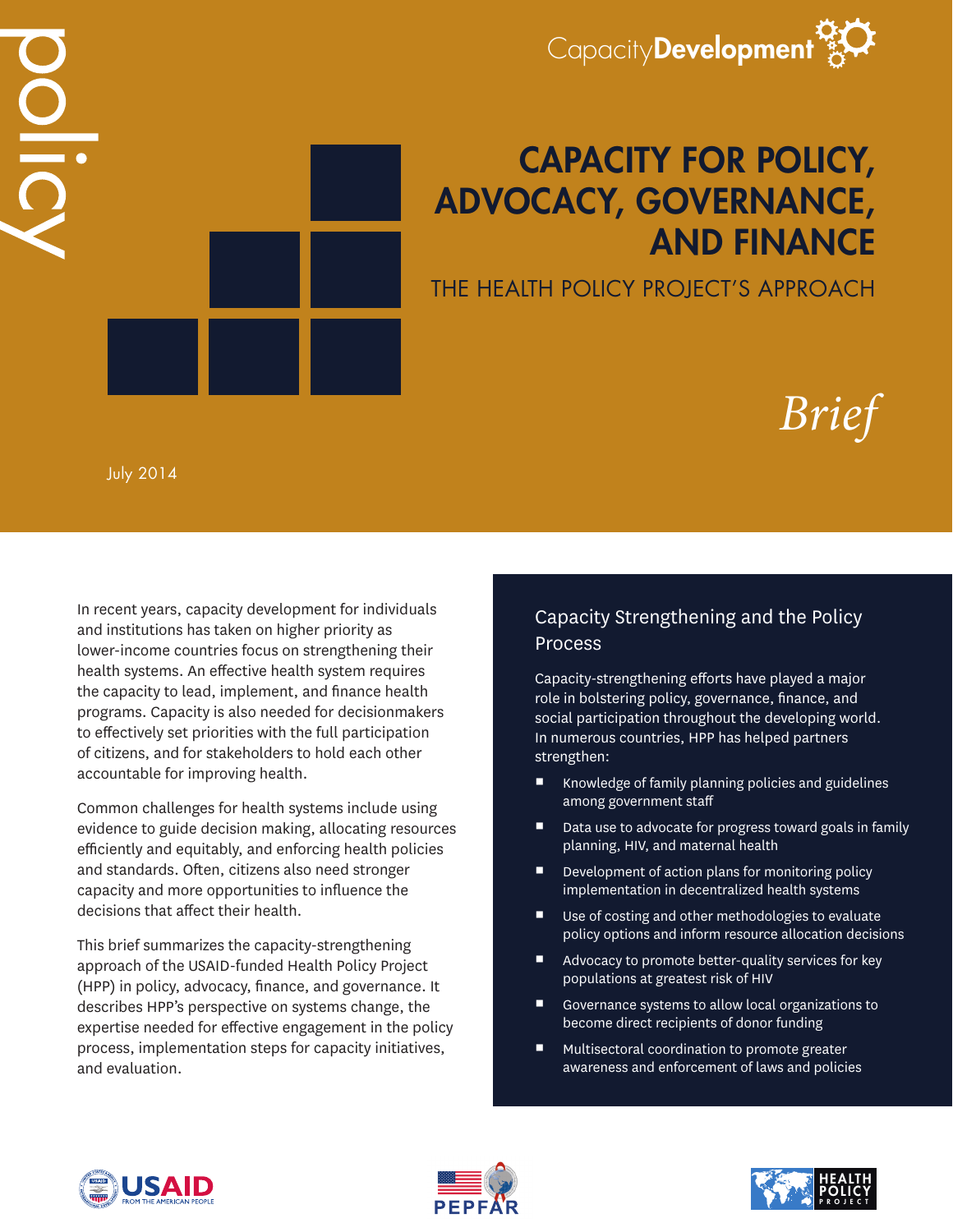## Strengthening Capacity for Systems-level Change in India

In Jharkhand State, HPP helped a governmental partner, the Family Planning (FP) Cell, strengthen its leadership in policy, programming, and monitoring. In 2011, HPP designed and facilitated a capacity needs assessment that provided the foundation for a capacity-strengthening plan. The plan addressed multiple levels of capacity needs: at the individual level, staff competencies for improved planning, implementation, and monitoring of FP programs; at the institutional level, capacity for data-driven decision making and communication; and at the systems level, capacity for fostering linkages between the FP Cell and other stakeholders with a role in implementing the FP strategy and program.

Following the assessment, HPP and state-level NGOs supported the FP Cell to implement the plan with a focus on three districts. One key activity to foster sustainability involved forming a State Resource Group of trainers, which included members from the FP Cell. These trainers built the capacities of health functionaries in the focus districts to identify key areas of action for improving the FP program. The FP Cell also took the initiative to strengthen other aspects of the FP program, including supportive supervision at community health facilities. By 2013, a qualitative end-line assessment of these activities demonstrated that the quality of services had improved in the focus districts and there was a more open environment for collective problem solving.

## Approach for Systems-level Change

HPP's support to in-country partners is guided by a vision of improved health fostered by country-led ownership and stewardship of the policy process. To realize this vision, HPP encourages its partners to take a systems orientation to capacity-strengthening efforts. This orientation recognizes capacity needs at interrelated levels: the individual, organizational, and systems levels. Promoting strong policies, governance, financing, and social participation requires individuals with the necessary knowledge and skills, capable organizations, and stakeholders' capacity to interact productively to foster better systems.

Multiple strategies exist to strengthen capacity at different levels. Among individuals, knowledge transfer strategies such as training courses, graduate studies, and direct technical assistance build competencies, while mentoring and secondment help to institutionalize capacity. Organizational capacitystrengthening strategies include activities such as study tours, organizational development, systems review, and twinning organizations with partners that have more advanced systems. At the systems level, capacity involves the relationships and dynamics among organizations, individuals, and health and governance structures. The ability to facilitate processes such as consensus building and strategy development are key for capacity at the systems level.

## Implementation Steps

In HPP's view, capacity-strengthening interventions must be tailored to each context and designed collaboratively with local partners to ensure ownership, practicality, and relevance. This means following a demand-driven process of identifying partners, jointly assessing and planning for capacity strengthening, employing context-appropriate methodologies, monitoring and evaluating progress, learning lessons, and sharing what works (see Figure 1). The scope of each step will vary depending on resources, timeframes, and mandate.



#### Figure 1. Implementation Steps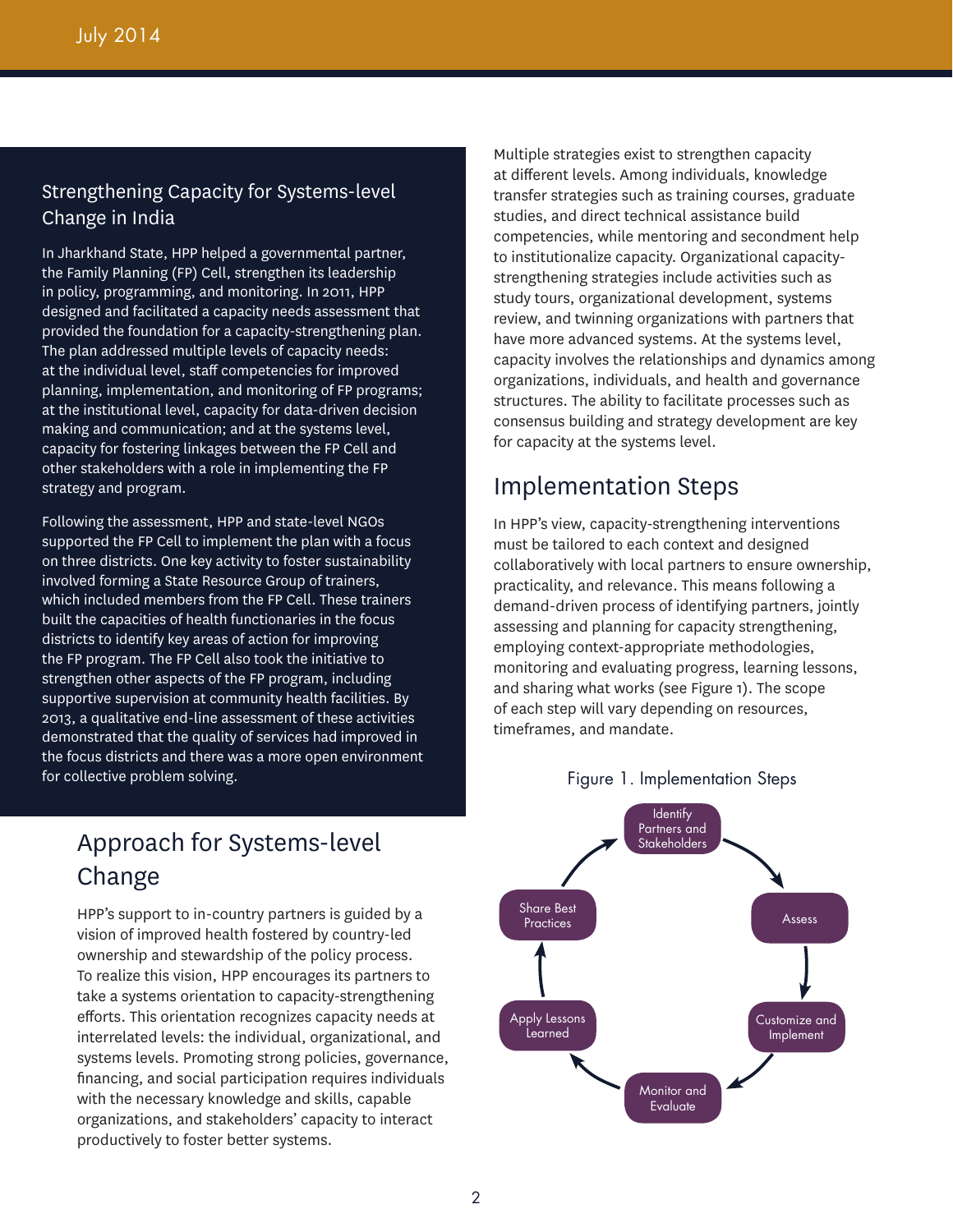#### IDENTIFY PARTNERS AND STAKEHOLDERS

A participatory scan of the policy landscape entails a review of the enabling environment, key policy issues, and the primary stakeholders. The scan typically examines stakeholders' existing strengths, capacity-strengthening priorities, the nature of interactions among stakeholders, and investments from other projects and partners. A range of stakeholders are involved in the policy process, and HPP has strengthened capacity development among national and local policymaking bodies, government agencies, public health authorities and implementers, multisectoral bodies, civil society organizations, learning institutions, the private sector, and donors and international organizations.

#### ASSESS CAPACITY

An early step involves assessment, which could be a formal participatory assessment or a more informal process. HPP assists partners to conduct self-assessments and provides tools to support these processes.

#### CUSTOMIZE AND IMPLEMENT A CAPACITY-STRENGTHENING PLAN

Tailored capacity-strengthening plans contain objectives and strategies for strengthening capacity at the individual and organizational levels and for fostering collaboration with other key stakeholders.

#### MONITOR AND EVALUATE CAPACITY DEVELOPMENT

Ongoing monitoring and end-line assessment are strategies to measure capacity. These efforts should consider change at different levels. For example: How do individuals apply new knowledge and skills as they engage in the policy process? Do organizations have the capacity to influence the policy process? Do organizations institutionalize capacity development through funding and other supportive measures?

#### APPLY LESSONS LEARNED AND SHARE WHAT WORKS These steps focus on internal learning and external sharing.

## Expertise Needed

The areas of expertise needed for policy, advocacy, finance, and governance include both technical and relational capabilities. In the technical domain are the analytic and methodological skills needed to support policy decisions, strategies, resource allocation plans, and monitoring and evaluation. The relational domain includes the ability to interact within the political environment and to navigate the power dynamics that affect decision making.

Capacity in three specific areas is particularly important for the policy process and good governance: evidenceinformed decision making, broad-based participation, and monitoring for accountability and learning. The strategic use of costing, financing, and other data in decision making and advocacy helps strengthen health systems by promoting the efficient, equitable, and effective allocation of resources. Participatory policy processes help ensure that many voices are heard and considered in health decision making. The capacity to monitor policies and commitments is essential for effective accountability and learning, and for responding to human rights violations in the health context.

## Advocacy Training to Help Boost Funding for Family Planning in Uganda

In 2012 and 2013, the Health Policy Project and the Partners in Population and Development Africa Regional Office conducted advocacy training for women parliamentarians from four African countries, including Uganda. The training helped parliamentarians advocate successfully for accountability to commitments their governments made at the 2012 London Summit on Family Planning (FP2020). Using skills acquired during the training, the Ugandan parliamentarians persuaded officials in the ministries of health and finance to increase funding for family planning. In 2012, Uganda's president committed to increasing funding for family planning from US\$3.2 million in FY2012/13 to US\$5 million in FY2013/14. The actual allocation for FY2013/14 was US\$6.9 million, exceeding the country's FP2020 commitment by more than 38 percent.